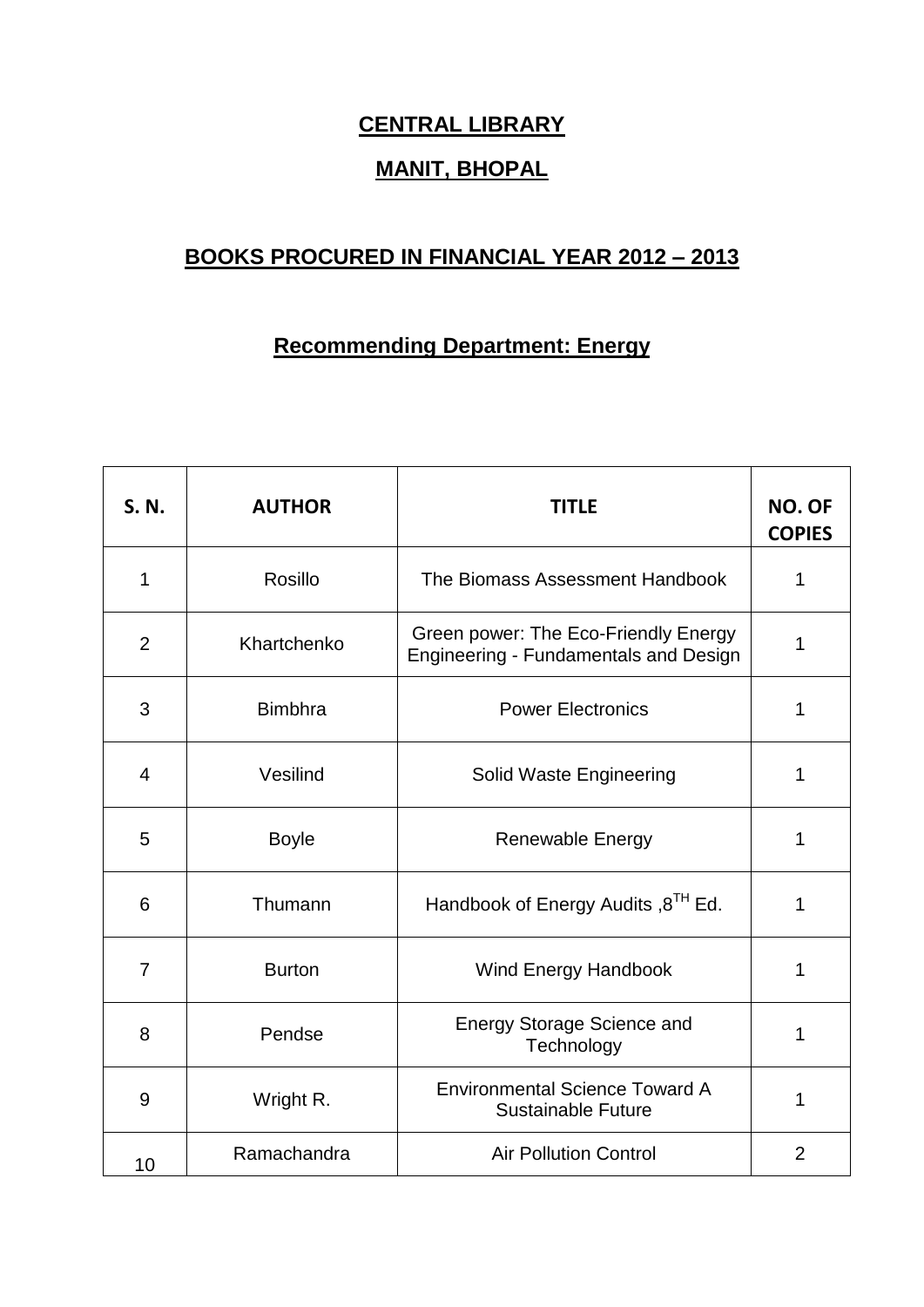| 11 | Teri           | <b>Alternative Development Paths</b>                     | $\overline{2}$ |
|----|----------------|----------------------------------------------------------|----------------|
| 12 | Khoiyangham    | <b>Biogas Technology</b>                                 | $\overline{2}$ |
| 13 | Pachauri       | Dealing With Climate Change                              | $\overline{2}$ |
| 14 | Teri           | Difining An Integrate Energy Strategy<br>for India       | $\overline{2}$ |
| 15 | Cleveland      | Dictionary of Energy                                     | $\overline{2}$ |
| 16 | Srivastav      | <b>Ecological Meltdown</b>                               | $\overline{2}$ |
| 17 | Abbi           | <b>Energy Audit</b>                                      | $\overline{2}$ |
| 18 | <b>Bhaskar</b> | <b>Energy Security &amp; Economic</b><br>Development     | $\overline{2}$ |
| 19 | Majumdar       | Energy Effcient Building in India                        | $\overline{2}$ |
| 20 | Teri           | <b>Environment &amp; Development</b>                     | $\overline{2}$ |
| 21 | Teri           | <b>Environment Chronicles</b>                            | $\overline{2}$ |
| 22 | Somayaji       | <b>Environment Concerns &amp; Sustainable</b><br>Develop | $\overline{2}$ |
| 23 | Kulkarni       | <b>Environment Management</b>                            | $\overline{2}$ |
| 24 | Ahluwalia      | <b>Environmental Studies</b>                             | 2              |
| 25 | Deambi         | From Sunlight to Electricity                             | $\overline{2}$ |
| 26 | Podobnik       | <b>Global Energy Shifts</b>                              | $\overline{2}$ |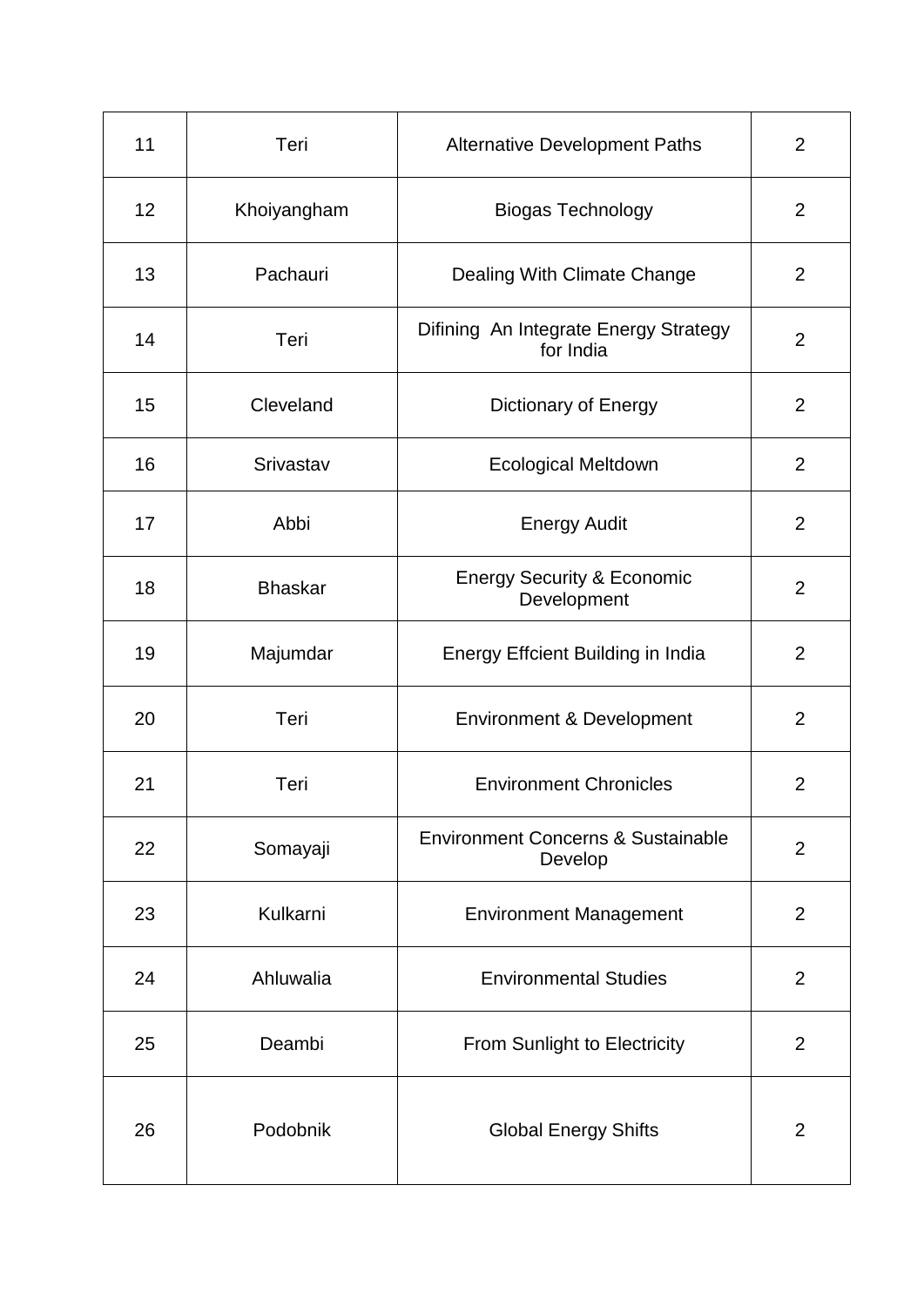| 27 | Rao         | <b>Governing Power</b>                                       | $\overline{2}$ |
|----|-------------|--------------------------------------------------------------|----------------|
| 28 | Teri        | Handbook Franchise Development in<br>Rural                   | $\overline{2}$ |
| 29 | Abbi        | Handbook on Energy Audits &<br><b>Environment Management</b> | $\overline{2}$ |
| 30 | Seethapathi | <b>Hydrology of Small Watersheds</b>                         | $\overline{2}$ |
| 31 | Nongpluh    | Know All About                                               | $\overline{2}$ |
| 32 | Halpeth     | Light Right: A Practising Engineer's                         | $\overline{2}$ |
| 33 | Tamminen    | <b>Lives Per Gallon</b>                                      | $\overline{2}$ |
| 34 | Teri        | Looking Back to Change Track                                 | $\overline{2}$ |
| 35 | Ramachandra | Management of Municipal Solid Waste                          | $\overline{2}$ |
| 36 | Tripathi    | Multiple Choice Question on Energy                           | $\overline{2}$ |
| 37 | Tripathi    | Multiple Choice Question on Renewable<br>Energy              | $\overline{2}$ |
| 38 | Kumar       | Municipal Water & Waste Water<br>Trearment                   | $\overline{2}$ |
| 39 | Ramanathan  | <b>Privatization of Electricity Distribution</b>             | $\overline{2}$ |
| 40 | Garg        | <b>Regulation in Practice</b>                                | $\overline{2}$ |
| 41 | Sarkar      | Regulatory Performance in India                              | $\overline{2}$ |
| 42 | Garg        | Regulatory Reforms in India                                  | $\overline{2}$ |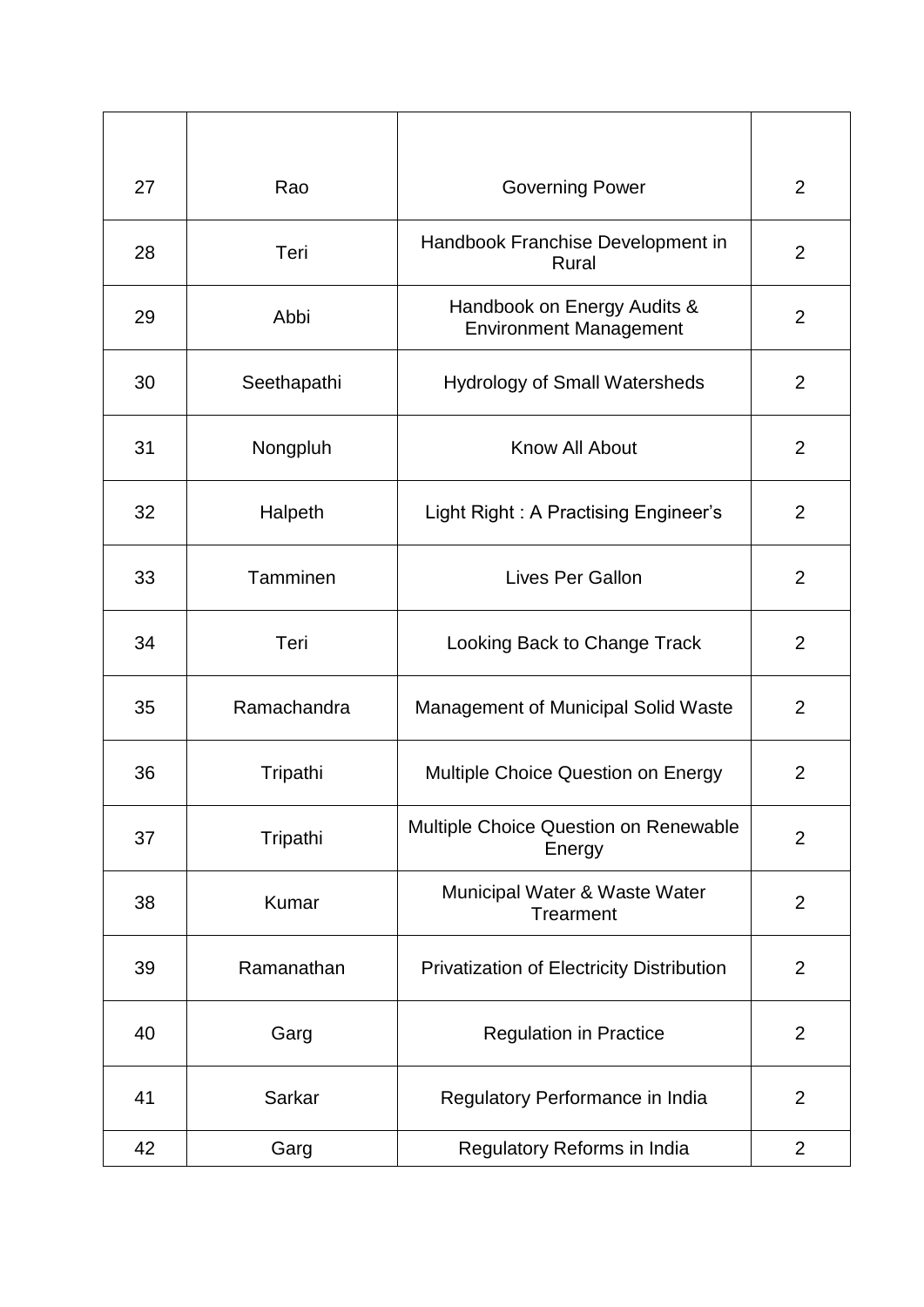| 43 | Pachauri      | Renewable Energy Technology<br>Development                                                | 2              |
|----|---------------|-------------------------------------------------------------------------------------------|----------------|
| 44 | Deambi        | Solar PV Power                                                                            | 2              |
| 45 | Teri          | Sustainable Building Design Manual Vol-                                                   | $\overline{2}$ |
| 46 | Teri          | Sustainable Building Design Manual Vol-<br>2                                              | $\overline{2}$ |
| 47 | Teri          | Teri Energy Data Directory & Yearbook                                                     | 2              |
| 48 | Teri          | Teri Technology for Sustanable<br>Development                                             | $\overline{2}$ |
| 49 | Lal           | <b>Wealth From Waste</b>                                                                  | $\overline{2}$ |
| 50 | Dutta S.      | Biogas: The Indian NGO Experience                                                         | $\overline{2}$ |
| 51 | Teri          | Co2 Mitigation and The Indian Transport<br>Sector                                         | 2              |
| 52 | Teri          | Environmental Threats Vulnerability and<br>Adaptation                                     | $\overline{2}$ |
| 53 | Teri          | Griha Manual Vol 1 to 5 set                                                               | 2              |
| 54 | Pachauri      | Looking Back to Think Ahead                                                               | $\overline{2}$ |
| 55 | Adholeya      | Production And Technology of Bio-<br><b>Diesel</b>                                        | $\overline{2}$ |
| 56 | Islam         | Reducing Rural Poverty in Asia                                                            | $\overline{2}$ |
| 57 | Kishore       | Renewable Energy Engineering and<br><b>Technology Principles and Practice</b>             | $\overline{2}$ |
| 58 | <b>Kreith</b> | <b>Energy Management and Conservation</b><br>Handbook                                     | 1              |
| 59 | Goel          | Carbon Capture and Storage: R & D<br>Technologies for Sustainable Energy<br><b>Future</b> | 1              |
| 60 | Munasinghe    | Energy Policy Analysis & Modeling                                                         | 1              |
| 61 | Wietschel     | The Hydrogen Economy                                                                      | 1              |